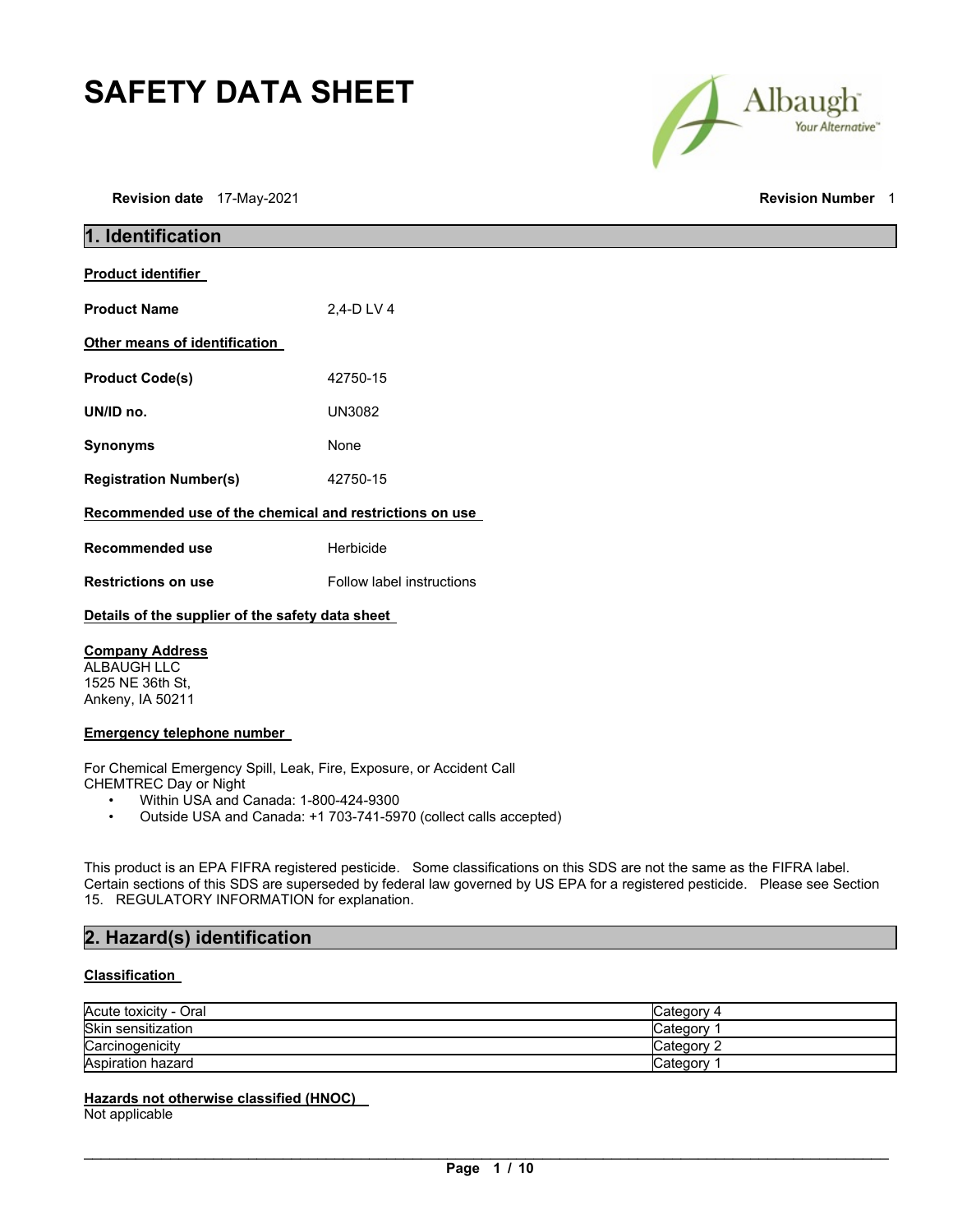# **Label elements Danger Hazard statements**  Harmful if swallowed May cause an allergic skin reaction Suspected of causing cancer May be fatal if swallowed and enters airways **Appearance** No data available **Physical state** Liquid **Odor** Petroleum distillates

\_\_\_\_\_\_\_\_\_\_\_\_\_\_\_\_\_\_\_\_\_\_\_\_\_\_\_\_\_\_\_\_\_\_\_\_\_\_\_\_\_\_\_\_\_\_\_\_\_\_\_\_\_\_\_\_\_\_\_\_\_\_\_\_\_\_\_\_\_\_\_\_\_\_\_\_\_\_\_\_\_\_\_\_\_\_\_\_\_\_\_\_\_

## **Precautionary Statements - Prevention**

Obtain special instructions before use Do not handle until all safety precautions have been read and understood Wear protective gloves/protective clothing/eye protection/face protection Wash face, hands and any exposed skin thoroughly after handling Do not eat, drink or smoke when using this product Avoid breathing dust/fume/gas/mist/vapors/spray Contaminated work clothing must not be allowed out of the workplace

## **Precautionary Statements - Response**

IF exposed or concerned: Get medical advice/attention Specific treatment (see .? on this label) IF ON SKIN: Wash with plenty of water and soap If skin irritation or rash occurs: Get medical advice/attention Wash contaminated clothing before reuse IF SWALLOWED: Immediately call a POISON CENTER or doctor Do NOT induce vomiting Rinse mouth

## **Precautionary Statements - Storage**

Store locked up

## **Precautionary Statements - Disposal**

Dispose of contents/container to an approved waste disposal plant

## **Unknown acute toxicity**

4 % of the mixture consists of ingredient(s) of unknown acute oral toxicity

## **Other information**

May be harmful in contact with skin. Very toxic to aquatic life with long lasting effects. Very toxic to aquatic life.

## **3. Composition/information on ingredients**

## **Substance**

Not applicable.

## **Mixture**

| $\mathcal L$ hemical name   | CAS No    | Weight-%                 | Active Ingredient |
|-----------------------------|-----------|--------------------------|-------------------|
| Ethvlhexvl<br>2.4D<br>Ester | 1928-43-4 | 79-65 61<br>ו ר<br>. טטי |                   |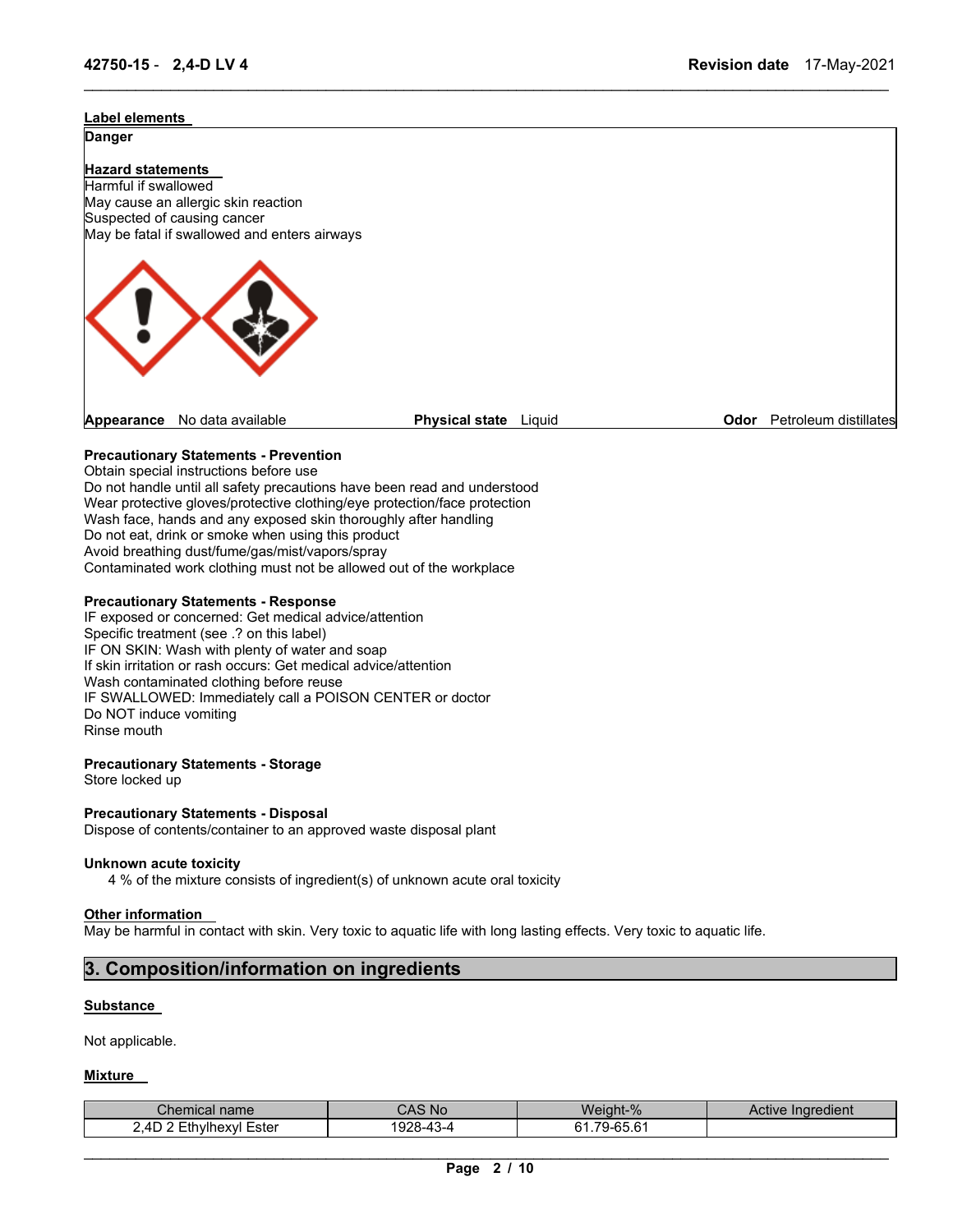| Petroleum<br>$\cdots$<br>≅distillates.<br>hydrotreated light | 64742-47-8              | .35-30.09<br>28 |  |
|--------------------------------------------------------------|-------------------------|-----------------|--|
| Other Ingredients                                            | PROPRIET<br><b>TARY</b> | ⊾.>4            |  |

\*The exact percentage (concentration) of composition has been withheld as a trade secret.

| 4. First-aid measures                                       |                                                                                                                                                                                                                                                                                                                                                                                                                  |  |
|-------------------------------------------------------------|------------------------------------------------------------------------------------------------------------------------------------------------------------------------------------------------------------------------------------------------------------------------------------------------------------------------------------------------------------------------------------------------------------------|--|
| <b>Description of first aid measures</b>                    |                                                                                                                                                                                                                                                                                                                                                                                                                  |  |
| <b>General advice</b>                                       | Show this safety data sheet to the doctor in attendance. IF exposed or concerned: Get<br>medical advice/attention. Immediate medical attention is required.                                                                                                                                                                                                                                                      |  |
| <b>Inhalation</b>                                           | Aspiration into lungs can produce severe lung damage. If breathing has stopped, give<br>artificial respiration. Get medical attention immediately. Remove to fresh air. Avoid direct<br>contact with skin. Use barrier to give mouth-to-mouth resuscitation. If breathing is difficult,<br>(trained personnel should) give oxygen. Get immediate medical advice/attention. Delayed<br>pulmonary edema may occur. |  |
| Eye contact                                                 | Rinse thoroughly with plenty of water for at least 15 minutes, lifting lower and upper eyelids.<br>Consult a physician.                                                                                                                                                                                                                                                                                          |  |
| <b>Skin contact</b>                                         | Wash with soap and water. May cause an allergic skin reaction. In the case of skin irritation<br>or allergic reactions see a physician.                                                                                                                                                                                                                                                                          |  |
| Ingestion                                                   | Do NOT induce vomiting. Clean mouth with water and drink afterwards plenty of water.<br>Never give anything by mouth to an unconscious person. ASPIRATION HAZARD IF<br>SWALLOWED - CAN ENTER LUNGS AND CAUSE DAMAGE. If vomiting occurs<br>spontaneously, keep head below hips to prevent aspiration. Get immediate medical<br>advice/attention.                                                                 |  |
| Self-protection of the first aider                          | Ensure that medical personnel are aware of the material(s) involved, take precautions to<br>protect themselves and prevent spread of contamination. Avoid direct contact with skin.<br>Use barrier to give mouth-to-mouth resuscitation. Use personal protective equipment as<br>required.                                                                                                                       |  |
| Most important symptoms and effects, both acute and delayed |                                                                                                                                                                                                                                                                                                                                                                                                                  |  |
| <b>Symptoms</b>                                             | Itching. Rashes. Hives. Difficulty in breathing. Coughing and/ or wheezing. Dizziness.                                                                                                                                                                                                                                                                                                                           |  |
|                                                             | Indication of any immediate medical attention and special treatment needed                                                                                                                                                                                                                                                                                                                                       |  |
| Note to physicians                                          | May cause sensitization in susceptible persons. Treat symptomatically. Because of the<br>danger of aspiration, emesis or gastric lavage should not be employed unless the risk is<br>justified by the presence of additional toxic substances.                                                                                                                                                                   |  |
| 5. Fire-fighting measures                                   |                                                                                                                                                                                                                                                                                                                                                                                                                  |  |

| <b>Suitable Extinguishing Media</b>           | Use extinguishing measures that are appropriate to local circumstances and the<br>surrounding environment. |  |  |  |
|-----------------------------------------------|------------------------------------------------------------------------------------------------------------|--|--|--|
| Large Fire                                    | CAUTION: Use of water spray when fighting fire may be inefficient.                                         |  |  |  |
| Unsuitable extinguishing media                | Do not scatter spilled material with high pressure water streams.                                          |  |  |  |
| Specific hazards arising from the<br>chemical | Product is or contains a sensitizer. May cause sensitization by skin contact.                              |  |  |  |

## **Explosion data**

**Sensitivity to mechanical impact** None.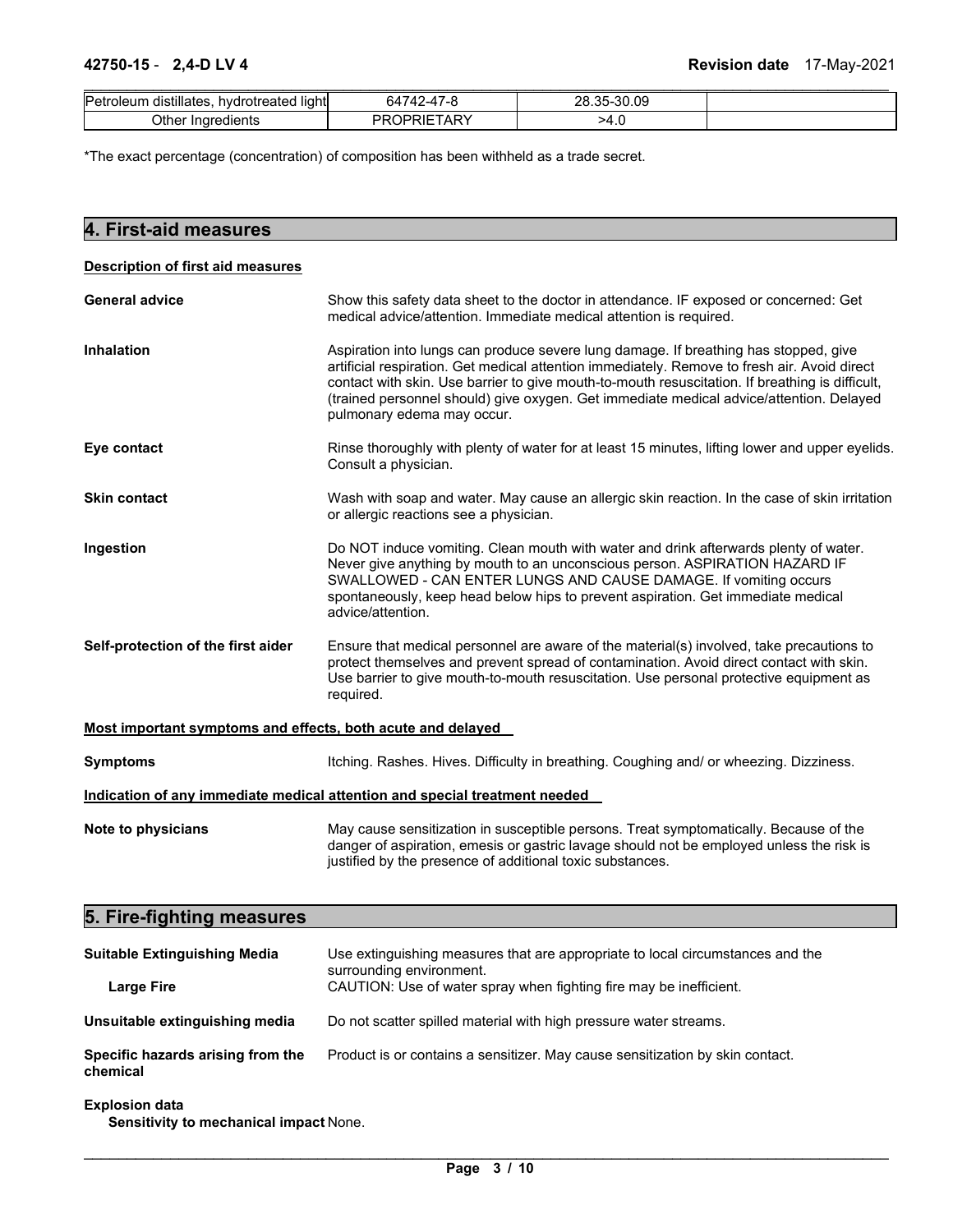**Sensitivity to static discharge** None.

**Special protective equipment for fire-fighters** 

Firefighters should wear self-contained breathing apparatus and full firefighting turnout gear. Use personal protection equipment.

## **6. Accidental release measures**

## **Personal precautions, protective equipment and emergency procedures**

| <b>Personal precautions</b>                          | Avoid contact with skin, eyes or clothing. Ensure adequate ventilation. Use personal<br>protective equipment as required. Evacuate personnel to safe areas. Keep people away<br>from and upwind of spill/leak. |  |
|------------------------------------------------------|----------------------------------------------------------------------------------------------------------------------------------------------------------------------------------------------------------------|--|
| <b>Other information</b>                             | Refer to protective measures listed in Sections 7 and 8.                                                                                                                                                       |  |
| Methods and material for containment and cleaning up |                                                                                                                                                                                                                |  |
| <b>Methods for containment</b>                       | Prevent further leakage or spillage if safe to do so.                                                                                                                                                          |  |
| Methods for cleaning up                              | Pick up and transfer to properly labeled containers.                                                                                                                                                           |  |

\_\_\_\_\_\_\_\_\_\_\_\_\_\_\_\_\_\_\_\_\_\_\_\_\_\_\_\_\_\_\_\_\_\_\_\_\_\_\_\_\_\_\_\_\_\_\_\_\_\_\_\_\_\_\_\_\_\_\_\_\_\_\_\_\_\_\_\_\_\_\_\_\_\_\_\_\_\_\_\_\_\_\_\_\_\_\_\_\_\_\_\_\_

## **7. Handling and storage**

## **Precautions for safe handling**

| Advice on safe handling                                      | Handle in accordance with good industrial hygiene and safety practice. Avoid contact with<br>skin, eyes or clothing. Ensure adequate ventilation. In case of insufficient ventilation, wear<br>suitable respiratory equipment. Do not eat, drink or smoke when using this product. Take<br>off contaminated clothing and wash before reuse. |
|--------------------------------------------------------------|---------------------------------------------------------------------------------------------------------------------------------------------------------------------------------------------------------------------------------------------------------------------------------------------------------------------------------------------|
| Conditions for safe storage, including any incompatibilities |                                                                                                                                                                                                                                                                                                                                             |

**Storage Conditions** Keep containers tightly closed in a dry, cool and well-ventilated place. Keep out of the reach of children. Store locked up. Store away from other materials.

## **8. Exposure controls/personal protection**

### **Control parameters**

**Exposure Limits** The following ingredients are the only ingredients of the product above the cut-off level (or level that contributes to the hazard classification of the mixture) which have an exposure limit applicable in the region for which this safety data sheet is intended or other recommended limit. At this time, the other relevant constituents have no known exposure limits from the sources listed here.

### **Biological occupational exposure limits**

This product, as supplied, does not contain any hazardous materials with biological limits established by the region specific regulatory bodies

## **Appropriate engineering controls**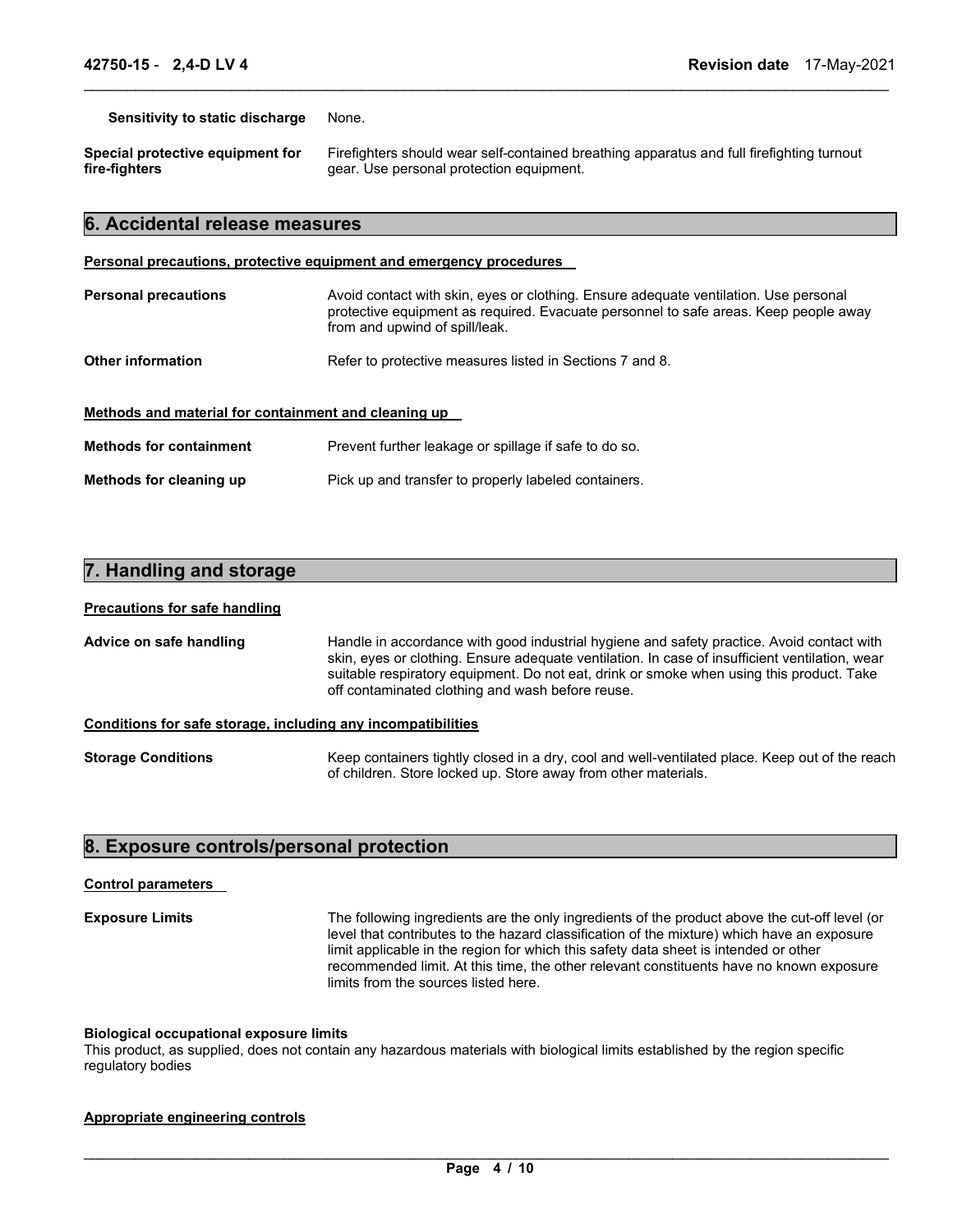| <b>Engineering controls</b>                                           | Showers<br>Eyewash stations<br>Ventilation systems.                                                                                                                         |
|-----------------------------------------------------------------------|-----------------------------------------------------------------------------------------------------------------------------------------------------------------------------|
| Individual protection measures, such as personal protective equipment |                                                                                                                                                                             |
| <b>Eye/face protection</b>                                            | Wear safety glasses with side shields (or goggles).                                                                                                                         |
| <b>Hand protection</b>                                                | Wear suitable gloves.                                                                                                                                                       |
|                                                                       |                                                                                                                                                                             |
| Skin and body protection                                              | Wear suitable protective clothing.                                                                                                                                          |
| <b>Respiratory protection</b>                                         | No protective equipment is needed under normal use conditions. If exposure limits are<br>exceeded or irritation is experienced, ventilation and evacuation may be required. |
| <b>General hygiene considerations</b>                                 | Do not eat, drink or smoke when using this product. Wash hands before breaks and<br>immediately after handling the product.                                                 |

\_\_\_\_\_\_\_\_\_\_\_\_\_\_\_\_\_\_\_\_\_\_\_\_\_\_\_\_\_\_\_\_\_\_\_\_\_\_\_\_\_\_\_\_\_\_\_\_\_\_\_\_\_\_\_\_\_\_\_\_\_\_\_\_\_\_\_\_\_\_\_\_\_\_\_\_\_\_\_\_\_\_\_\_\_\_\_\_\_\_\_\_\_

# **9. Physical and chemical properties**

|                       | Information on basic physical and chemical properties |
|-----------------------|-------------------------------------------------------|
| <b>Dhysical state</b> | استورا                                                |

| <b>Physical state</b>                                   | Liquid                                                                                              |                  |
|---------------------------------------------------------|-----------------------------------------------------------------------------------------------------|------------------|
| Appearance                                              | No data available                                                                                   |                  |
| Color                                                   | Amber                                                                                               |                  |
| Odor                                                    | Petroleum distillates                                                                               |                  |
| <b>Odor threshold</b>                                   | No data available                                                                                   |                  |
| <b>Property</b>                                         | <b>Values</b>                                                                                       | Remarks • Method |
| рH                                                      | $3.5$ 4.5                                                                                           |                  |
| Melting point / freezing point                          | No data available                                                                                   |                  |
| Boiling point / boiling range                           | No data available                                                                                   |                  |
| <b>Flash point</b>                                      | >100.0                                                                                              |                  |
| <b>Evaporation rate</b>                                 | No data available                                                                                   |                  |
| Flammability (solid, gas)                               | No data available                                                                                   |                  |
| <b>Flammability Limit in Air</b>                        |                                                                                                     |                  |
| <b>Upper flammability or explosive</b><br><b>limits</b> | No data available                                                                                   |                  |
| Lower flammability or explosive<br>limits               | No data available                                                                                   |                  |
| Vapor pressure                                          | $0.4$ mmHq                                                                                          | @ 24 °C          |
| <b>Vapor density</b>                                    | No data available                                                                                   |                  |
| <b>Relative density</b>                                 | No data available                                                                                   |                  |
| <b>Water solubility</b>                                 | No data available                                                                                   |                  |
| Solubility(ies)                                         | Emulsifies                                                                                          |                  |
| <b>Partition coefficient</b>                            | log Pow 2.03 (2,4-D Acid)                                                                           | @ 25 °C          |
| <b>Autoignition temperature</b>                         | No data available                                                                                   |                  |
| <b>Decomposition temperature</b>                        |                                                                                                     |                  |
| <b>Kinematic viscosity</b>                              | 12.528 mm <sup>2</sup> /s                                                                           | @ 20 °C          |
| <b>Dynamic viscosity</b>                                | No data available                                                                                   |                  |
| <b>Other information</b>                                |                                                                                                     |                  |
| <b>Explosive properties</b>                             | No data available                                                                                   |                  |
| <b>Oxidizing properties</b>                             | No data available                                                                                   |                  |
| Softening point                                         | No data available                                                                                   |                  |
| <b>Molecular weight</b>                                 | No data available                                                                                   |                  |
| <b>VOC Content (%)</b>                                  | No data available                                                                                   |                  |
| <b>Liquid Density</b>                                   | $1.018*$                                                                                            |                  |
| <b>Bulk density</b>                                     | No data available                                                                                   |                  |
|                                                         | *Listed density is an approximate value and does not necessarily represent that of a specific batch |                  |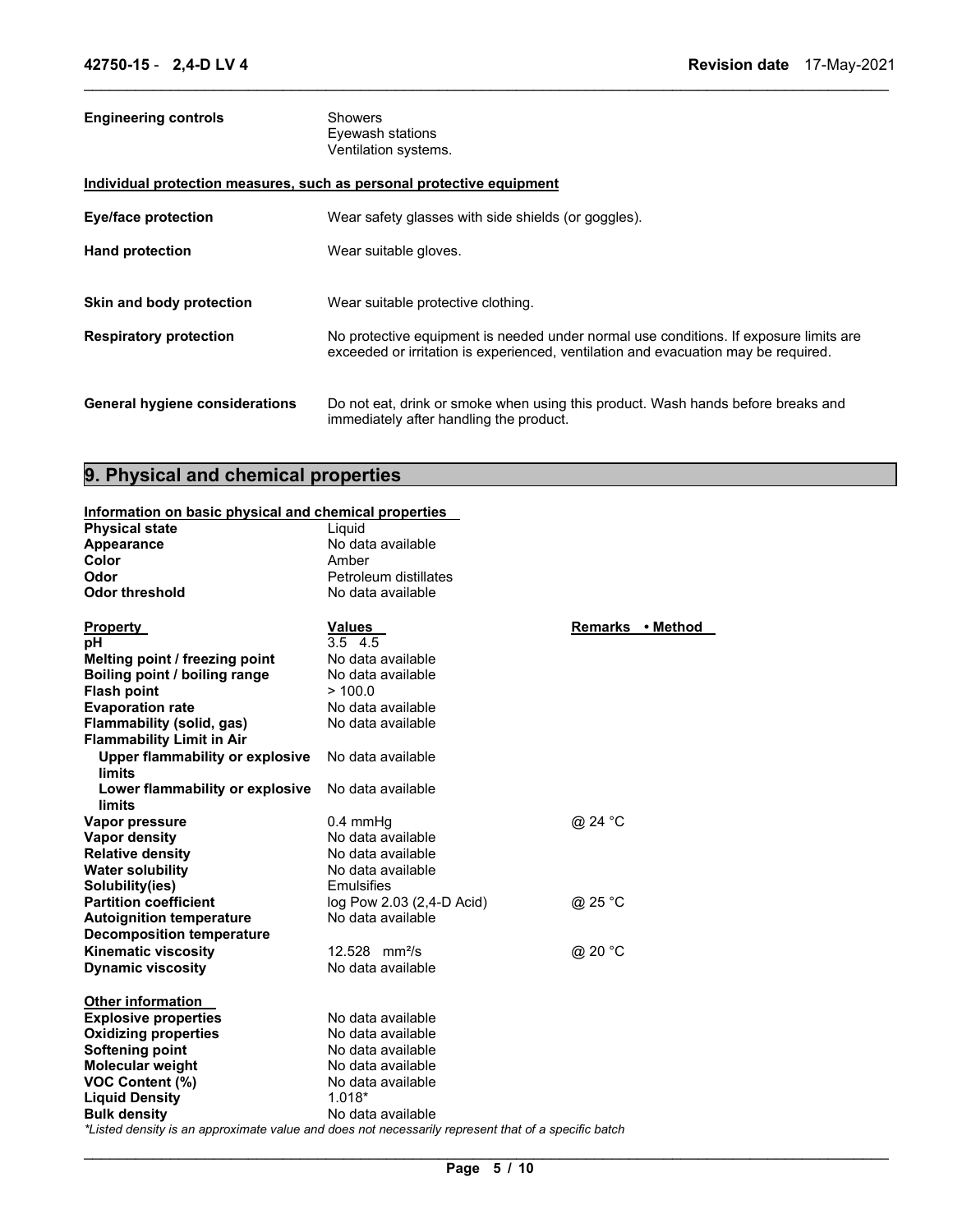## **10. Stability and reactivity**

| <b>Reactivity</b>                  | No data available.                        |
|------------------------------------|-------------------------------------------|
| <b>Chemical stability</b>          | Stable under normal conditions.           |
| Possibility of hazardous reactions | None under normal processing.             |
| <b>Conditions to avoid</b>         | None known based on information supplied. |
| Incompatible materials             | None known based on information supplied. |
|                                    |                                           |

**Hazardous decomposition products** None known based on information supplied.

## **11. Toxicological information**

## **Information on likely routes of exposure**

## **Product Information**

| <b>Inhalation</b>   | Specific test data for the substance or mixture is not available. Aspiration into lungs can<br>produce severe lung damage. May cause pulmonary edema. Pulmonary edema can be<br>fatal. May cause irritation of respiratory tract.                                                                                               |
|---------------------|---------------------------------------------------------------------------------------------------------------------------------------------------------------------------------------------------------------------------------------------------------------------------------------------------------------------------------|
| Eye contact         | Specific test data for the substance or mixture is not available. May cause irritation.                                                                                                                                                                                                                                         |
| <b>Skin contact</b> | May cause sensitization by skin contact. Specific test data for the substance or mixture is<br>not available. Repeated or prolonged skin contact may cause allergic reactions with<br>susceptible persons. (based on components). Repeated exposure may cause skin dryness<br>or cracking. May be harmful in contact with skin. |
| Ingestion           | Specific test data for the substance or mixture is not available. Potential for aspiration if<br>swallowed. May cause lung damage if swallowed. Aspiration may cause pulmonary edema<br>and pneumonitis. May be fatal if swallowed and enters airways. (based on components).                                                   |
|                     | Symptoms related to the physical, chemical and toxicological characteristics                                                                                                                                                                                                                                                    |
| Symptoms            | Itching. Rashes. Hives. Difficulty in breathing. Coughing and/ or wheezing. Dizziness.                                                                                                                                                                                                                                          |

\_\_\_\_\_\_\_\_\_\_\_\_\_\_\_\_\_\_\_\_\_\_\_\_\_\_\_\_\_\_\_\_\_\_\_\_\_\_\_\_\_\_\_\_\_\_\_\_\_\_\_\_\_\_\_\_\_\_\_\_\_\_\_\_\_\_\_\_\_\_\_\_\_\_\_\_\_\_\_\_\_\_\_\_\_\_\_\_\_\_\_\_\_

**Acute toxicity** 

**Numerical measures of toxicity**

**The following values are calculated based on chapter 3.1 of the GHS document ATEmix (oral)**  $717.40$  mg/kg **ATEmix (oral)** 717.40 mg/kg **ATEmix (dermal)** 2,085.40 mg/kg

## **Unknown acute toxicity**

4 % of the mixture consists of ingredient(s) of unknown acute oral toxicity

## **Component Information**

| Chemical name                                              | Oral LD50               | Dermal LD50              | Inhalation LC50          |
|------------------------------------------------------------|-------------------------|--------------------------|--------------------------|
| 2,4D 2 Ethylhexyl Ester<br>1928-43-4                       | = 300 mg/kg<br>Rat )    | (Rabbit)<br>> 2000 mg/kg | $> 5.4$ mg/L<br>(Rat)4 h |
| Petroleum distillates,<br>hydrotreated light<br>64742-47-8 | ′ Rat `<br>> 5000 mg/kg | Rabbit)<br>> 2000 mg/kg  | (Rat)4 h<br>$> 5.2$ mg/L |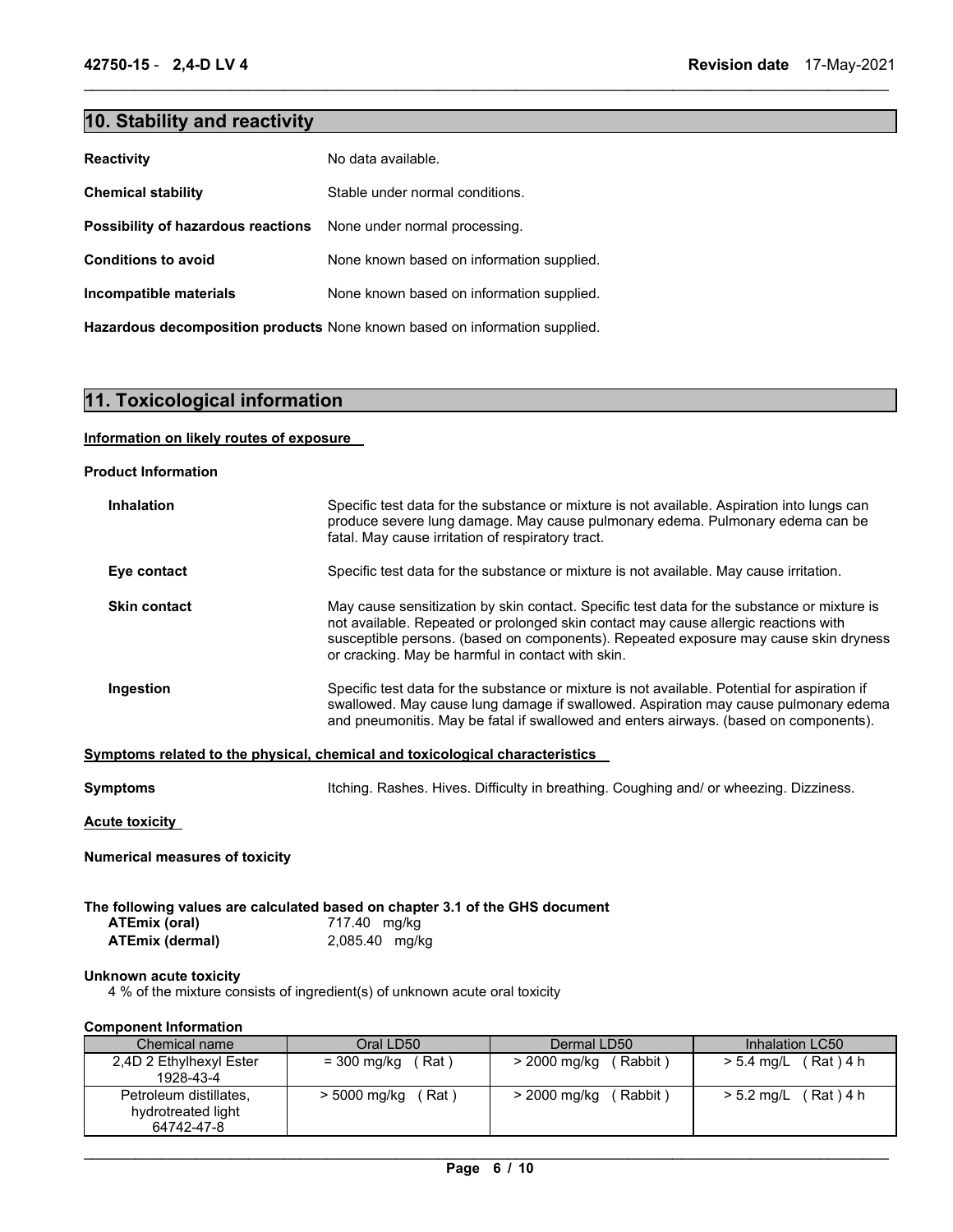## **Delayed and immediate effects as well as chronic effects from short and long-term exposure**

| <b>Skin corrosion/irritation</b>  | No data available.                                                                   |
|-----------------------------------|--------------------------------------------------------------------------------------|
| Serious eye damage/eye irritation | No data available.                                                                   |
| Respiratory or skin sensitization | May cause sensitization by skin contact.                                             |
| Germ cell mutagenicity            | No data available.                                                                   |
| Carcinogenicity                   | Contains a known or suspected carcinogen. Classification based on data available for |

\_\_\_\_\_\_\_\_\_\_\_\_\_\_\_\_\_\_\_\_\_\_\_\_\_\_\_\_\_\_\_\_\_\_\_\_\_\_\_\_\_\_\_\_\_\_\_\_\_\_\_\_\_\_\_\_\_\_\_\_\_\_\_\_\_\_\_\_\_\_\_\_\_\_\_\_\_\_\_\_\_\_\_\_\_\_\_\_\_\_\_\_\_

ingredients. Suspected of causing cancer. The table below indicates whether each agency has listed any ingredient as a carcinogen.

| Chemical name                        | ACGIH | <b>IARC</b> | <b>NTP</b> | OSHA |
|--------------------------------------|-------|-------------|------------|------|
| 2.4D 2 Ethvlhexvl Ester<br>1928-43-4 |       | Group 2B    |            |      |
|                                      |       |             |            |      |

## **Legend**

**IARC (International Agency for Research on Cancer)** Group 2B - Possibly Carcinogenic to Humans

| <b>Reproductive toxicity</b> | No data available.                            |
|------------------------------|-----------------------------------------------|
| STOT - single exposure       | No data available.                            |
| STOT - repeated exposure     | No data available.                            |
| Aspiration hazard            | May be fatal if swallowed and enters airways. |
| Other adverse effects        | No data available.                            |
| Interactive effects          | No data available.                            |

## **12. Ecological information**

**Ecotoxicity Very toxic to aquatic life with long lasting effects.** 

| Chemical name                                              | Algae/aquatic plants                                        | <b>Fish</b>                                                                                                                                          | Toxicity to<br>microorganisms | Crustacea                                               |
|------------------------------------------------------------|-------------------------------------------------------------|------------------------------------------------------------------------------------------------------------------------------------------------------|-------------------------------|---------------------------------------------------------|
| 2,4D 2 Ethylhexyl Ester<br>1928-43-4                       | EC50: >30mg/L (120h,<br>Pseudokirchneriella<br>subcapitata) | LC50: 6 - 8.7mg/L (96h,<br>Oncorhynchus mykiss)<br>$LC50: = 7.8$ mg/L (96h,<br>Oncorhynchus mykiss)<br>LC50: <11.5mg/L (96h,<br>Lepomis macrochirus) |                               |                                                         |
| Petroleum distillates.<br>hydrotreated light<br>64742-47-8 |                                                             | LC50: =45mg/L (96h,<br>Pimephales promelas)<br>$LC50: =2.2$ mg/L (96h,<br>Lepomis macrochirus)<br>$LC50: =2.4$ mg/L (96h,<br>Oncorhynchus mykiss)    |                               | LC50: =4720mg/L (96h,<br>Den-dronereides<br>heteropoda) |

Persistence and degradability No data available.

**Bioaccumulation** There is no data for this product.

## **Component Information**

| $\mathcal L$ hemical name / | <b>Partition coefficient</b> |
|-----------------------------|------------------------------|
| 2,4D 2 Ethylhexyl Ester     | - - -<br><u>ວ. ເ ດ</u>       |
| 1928-43-4                   |                              |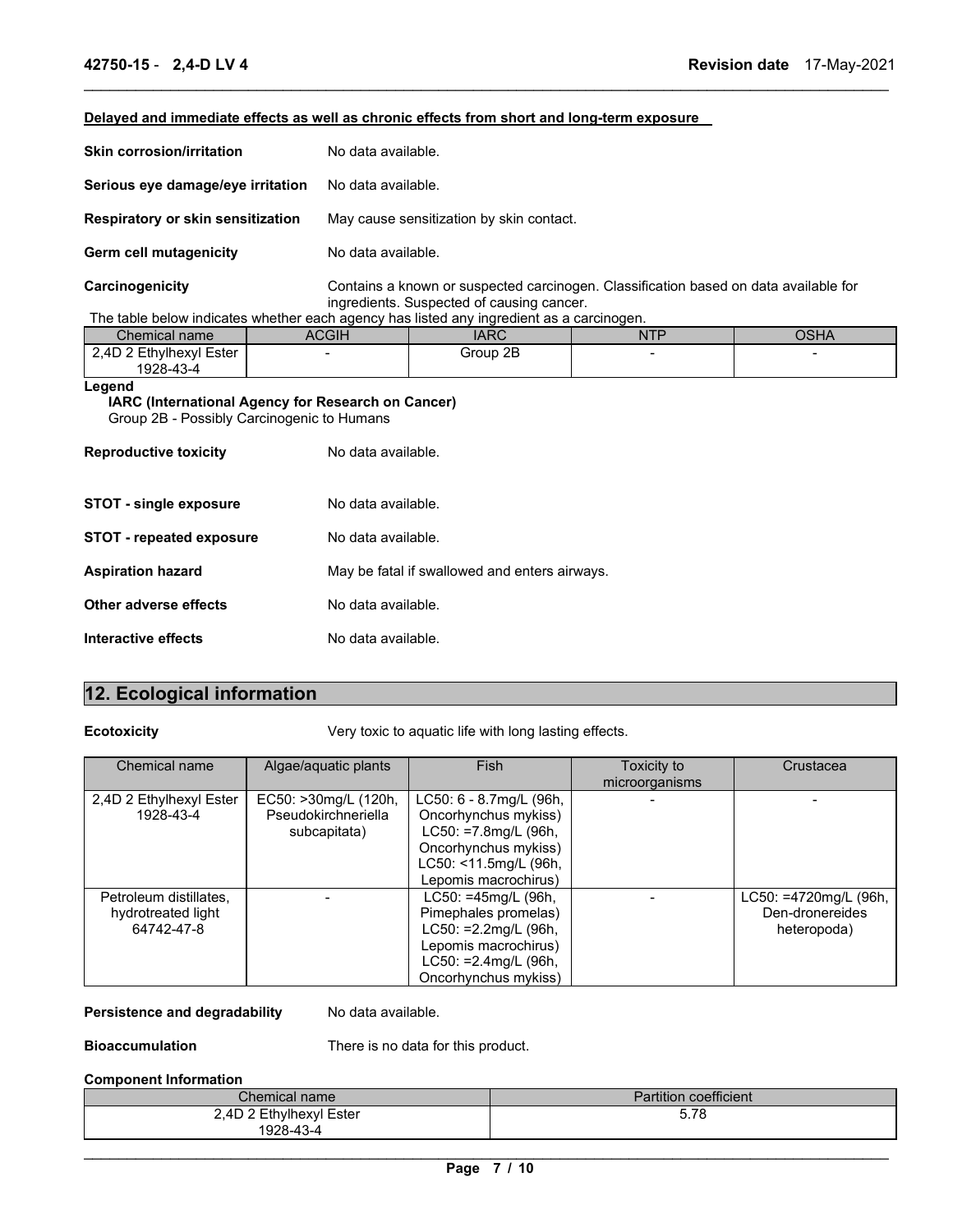**Other adverse effects** No data available.

| 13. Disposal considerations            |                                                                                                                    |  |
|----------------------------------------|--------------------------------------------------------------------------------------------------------------------|--|
| <b>Waste treatment methods</b>         |                                                                                                                    |  |
| Waste from residues/unused<br>products | Dispose of in accordance with local regulations. Dispose of waste in accordance with<br>environmental legislation. |  |
| Contaminated packaging                 | Do not reuse empty containers.                                                                                     |  |
| <b>US EPA Waste Number</b>             | U240                                                                                                               |  |
|                                        |                                                                                                                    |  |

\_\_\_\_\_\_\_\_\_\_\_\_\_\_\_\_\_\_\_\_\_\_\_\_\_\_\_\_\_\_\_\_\_\_\_\_\_\_\_\_\_\_\_\_\_\_\_\_\_\_\_\_\_\_\_\_\_\_\_\_\_\_\_\_\_\_\_\_\_\_\_\_\_\_\_\_\_\_\_\_\_\_\_\_\_\_\_\_\_\_\_\_\_

## **14. Transport information**

| <u>DOT</u><br><b>Notes</b><br>UN/ID no.<br>Transport hazard class(es)<br>Packing group<br><b>Reportable Quantity (RQ)</b> | Not regulated<br>Containers < 26 gallons - (US Ground transport) Not regulated Containers > 26 gallons -<br>UN3082, Environmentally Hazardous Substances, Liquid, N.O.S., (2,4-D ethylhexyl ester),<br>9, PG III, RQ (2,4-D ester)<br><b>UN3082</b><br>9<br>Ш<br>100 lbs 2,4-D acid (approx. 26 gallons of 2,4-D LV 4) |
|---------------------------------------------------------------------------------------------------------------------------|------------------------------------------------------------------------------------------------------------------------------------------------------------------------------------------------------------------------------------------------------------------------------------------------------------------------|
| <u>TDG_</u>                                                                                                               | Not regulated                                                                                                                                                                                                                                                                                                          |
| <b>MEX</b>                                                                                                                | Not regulated                                                                                                                                                                                                                                                                                                          |
| ICAO (air)                                                                                                                | Not regulated                                                                                                                                                                                                                                                                                                          |
| <u>IATA</u>                                                                                                               | Not regulated                                                                                                                                                                                                                                                                                                          |
| <u>IMDG</u>                                                                                                               | Not regulated                                                                                                                                                                                                                                                                                                          |
| RID                                                                                                                       | Not regulated                                                                                                                                                                                                                                                                                                          |
| <b>ADR</b>                                                                                                                | Not regulated                                                                                                                                                                                                                                                                                                          |
| <b>ADN</b>                                                                                                                | Not regulated                                                                                                                                                                                                                                                                                                          |
| 15. Regulatory information                                                                                                |                                                                                                                                                                                                                                                                                                                        |

**U.S. EPA Label Information** 

## **EPA Pesticide Registration Number** 42750-15

**EPA Pesticide Label** Caution. Harmful if swallowed or absorbed through skin. Causes moderate eye irritation.

## **International Inventories**

| <b>TSCA</b>          | Does not comply |
|----------------------|-----------------|
| <b>DSL/NDSL</b>      | Does not comply |
| <b>EINECS/ELINCS</b> | Does not comply |
| <b>ENCS</b>          | Does not comply |
| <b>IECSC</b>         | Does not comply |
| <b>KECL</b>          | Does not comply |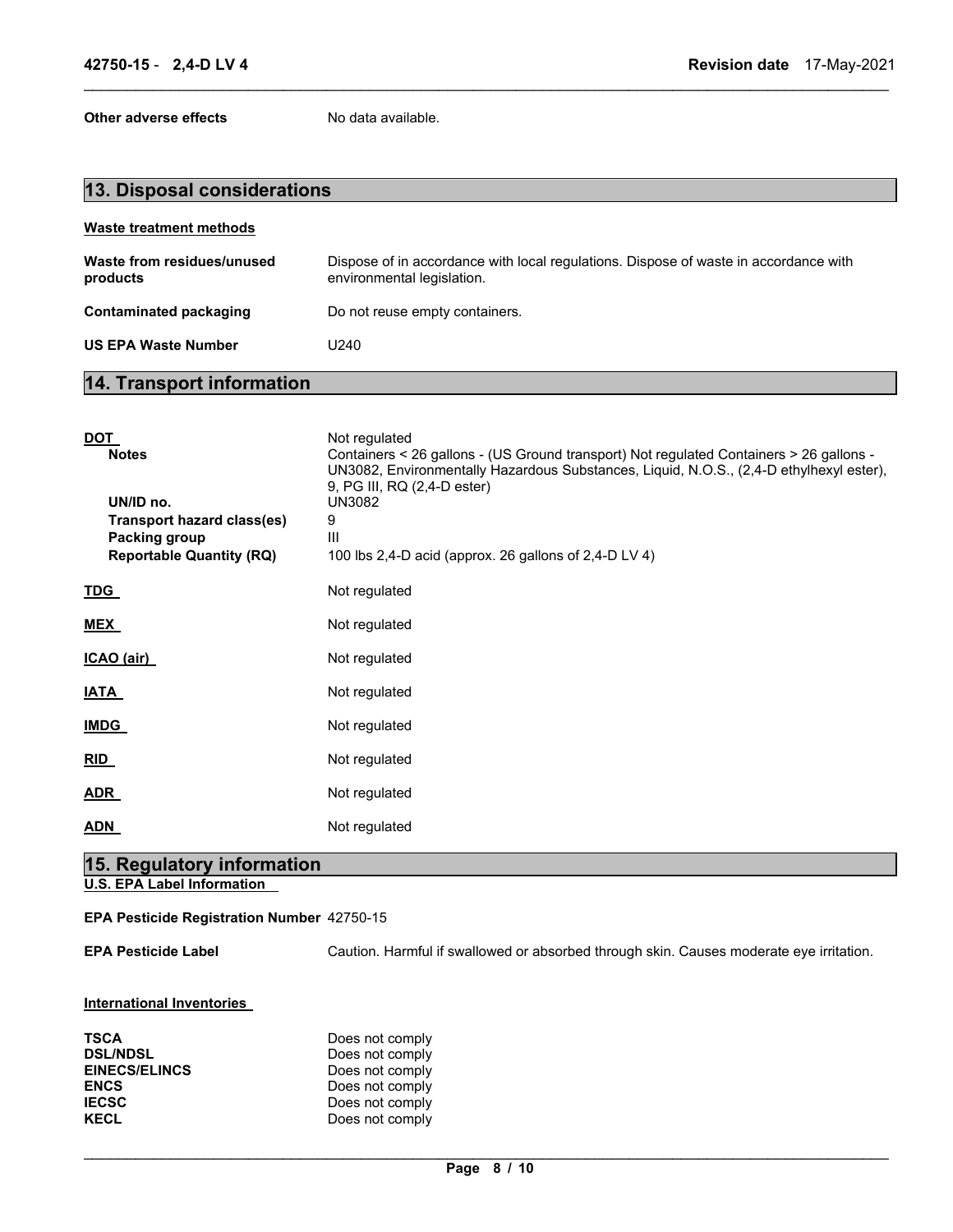| <b>PICCS</b> | Does not comply |
|--------------|-----------------|
| AICS         | Does not comply |

**Legend:** 

**TSCA** - United States Toxic Substances Control Act Section 8(b) Inventory

**DSL/NDSL** - Canadian Domestic Substances List/Non-Domestic Substances List

**EINECS/ELINCS** - European Inventory of Existing Chemical Substances/European List of Notified Chemical Substances

\_\_\_\_\_\_\_\_\_\_\_\_\_\_\_\_\_\_\_\_\_\_\_\_\_\_\_\_\_\_\_\_\_\_\_\_\_\_\_\_\_\_\_\_\_\_\_\_\_\_\_\_\_\_\_\_\_\_\_\_\_\_\_\_\_\_\_\_\_\_\_\_\_\_\_\_\_\_\_\_\_\_\_\_\_\_\_\_\_\_\_\_\_

**ENCS** - Japan Existing and New Chemical Substances

**IECSC** - China Inventory of Existing Chemical Substances

**KECL** - Korean Existing and Evaluated Chemical Substances

**PICCS** - Philippines Inventory of Chemicals and Chemical Substances

**AICS** - Australian Inventory of Chemical Substances

## **US Federal Regulations**

## **SARA 313**

Section 313 of Title III of the Superfund Amendments and Reauthorization Act of 1986 (SARA). This product contains a chemical or chemicals which are subject to the reporting requirements of the Act and Title 40 of the Code of Federal Regulations, Part 372.

| Chemical name∵                                    | Threshold Values %<br>SARA 313 - 7 |
|---------------------------------------------------|------------------------------------|
| Ethylhexyl Ester - 1928-43-4<br>∠.4D <sup>∽</sup> | ັ. ເ                               |

## **SARA 311/312 Hazard Categories**

Should this product meet EPCRA 311/312 Tier reporting criteria at 40 CFR 370, refer to Section 2 of this SDS for appropriate classifications.

## **CWA (Clean Water Act)**

This product does not contain any substances regulated as pollutants pursuant to the Clean Water Act (40 CFR 122.21 and 40 CFR 122.42).

| Chemical name                        | <b>CWA - Reportable</b><br>Quantities | <b>CWA - Toxic Pollutants</b> | <b>ICWA - Priority Pollutants I</b> | <b>CWA - Hazardous</b><br><b>Substances</b> |
|--------------------------------------|---------------------------------------|-------------------------------|-------------------------------------|---------------------------------------------|
| 2.4D 2 Ethylhexyl Ester<br>1928-43-4 | 100 lb                                |                               | $\sim$                              |                                             |

## **CERCLA**

This material, as supplied, contains one or more substances regulated as a hazardous substance under the Comprehensive Environmental Response Compensation and Liability Act (CERCLA) (40 CFR 302).

| Chemical name           | Hazardous Substances RQs | <b>Extremely Hazardous Substances RQs</b> |
|-------------------------|--------------------------|-------------------------------------------|
| 2,4D 2 Ethylhexyl Ester | 100 lb                   |                                           |
| 1928-43-4               |                          |                                           |

## **US State Regulations**

## **California Proposition 65**

This product does not contain any Proposition 65 chemicals.

## **U.S. State Right-to-Know Regulations**

| Chemical name           | New Jersey | Massachusetts | Pennsylvania |
|-------------------------|------------|---------------|--------------|
| 2.4D 2 Ethylhexyl Ester |            |               |              |
| 1928-43-4               |            |               |              |

## **16. Other information**